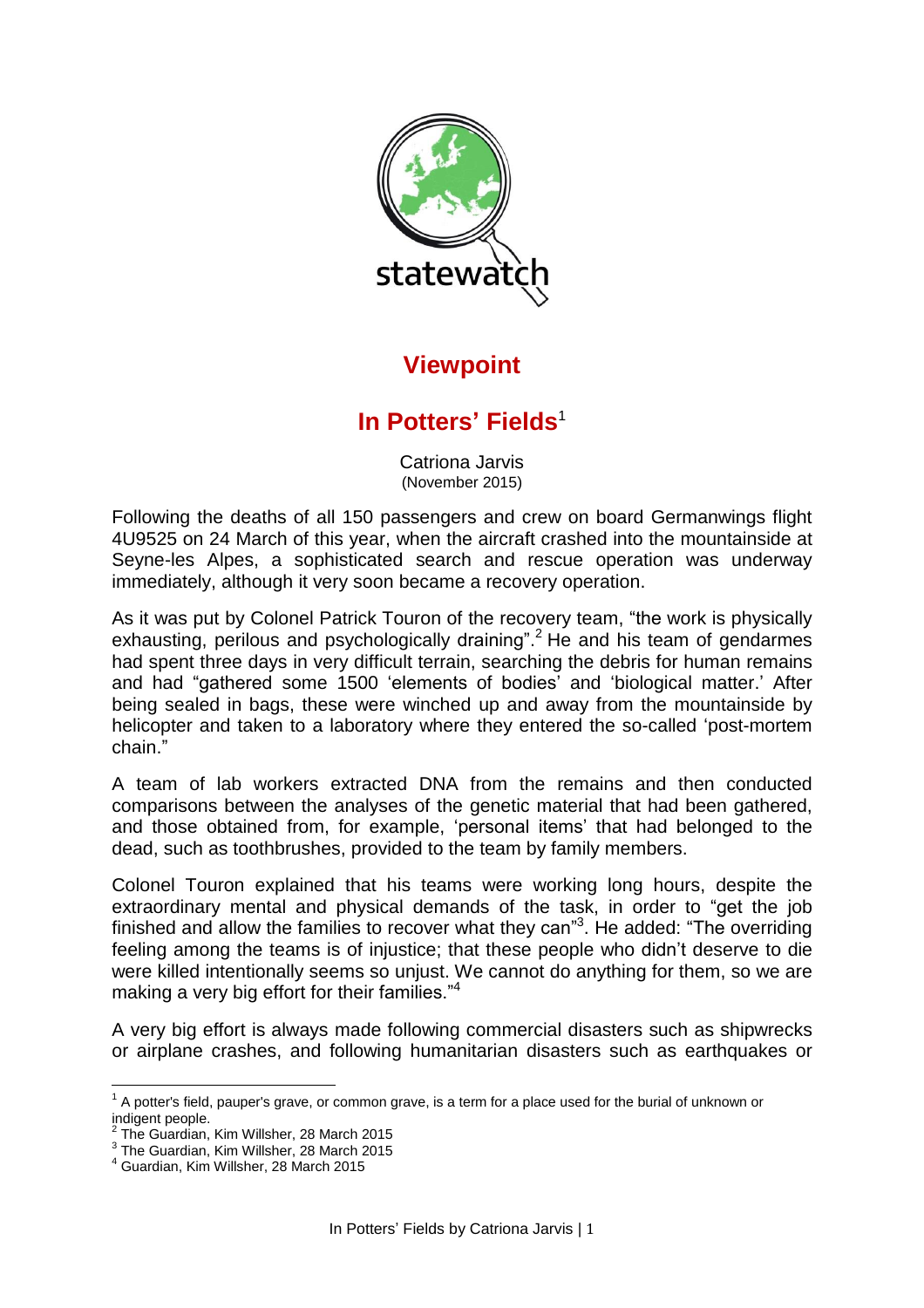tsunamis. A well-oiled system swings into operation, albeit that respect for the rights of the dead and their surviving family members, may not be the sole or main concern of those who are or may be responsible for the disaster, with commercial considerations normally playing a part. Nevertheless, full investigations take place. Conventions and protocols apply. There is painstaking collection of evidence and of data as a matter of routine, and there will be detailed reports, payment of compensation, and surviving family members will be enabled to identify, bury and mourn their dead.

In the case of the Germanwings crash, Lufthansa have already stated that pending the conclusion of the careful investigation that is underway, they would be making immediate interim payments to the next of kin of those who lost their lives in what was apparently a deliberate act on the part of the co-pilot, Andreas Lubitz, to fly the aircraft into the mountainside. Within about two months of the crash it was announced that the work of the teams on the mountainside was concluded and the world has watched the coffins of many of the dead being received in Germany.

The search continues for the Malaysian Airlines aircraft, MH370 that disappeared on a flight from Kuala Lumpur to Beijing on 8 March 2014, when it was carrying 227 passengers and 12 crew members. Debris from a wing was discovered in August 2015 after it washed ashore on Reunion.

And all this is just as it should be.

But what if a disaster does not involve a commercial aircraft or vessel? What if the disaster concerns an unseaworthy boat, and the dead and missing are "irregular" migrants?

According to the United Nations , as of 31 October 2015, more than 744,000 migrants have crossed the Mediterranean in smugglers' boats since the start of 2015, many to the Eastern isles of Greece including Kos, Chios, Samos and Lesbos. Most of these have arrived on the north coast of Lesbos. More than 218,000 crossed the Greek border in the month of October alone.

Thirty six dinghies, each carrying between 30 and 40 people, arrived near Methymna (Molyvos), on one day over the weekend of 12-13 September, and twenty to thirty boats each day has been the norm for the past few months, and rising of late to forty, according to Eric and Philippa Kempson of Efthalou, whose tireless work, swiftly and calmly guiding the boats to shore safely then helping the refugees to disembark and providing them with water, dry clothing, basic food and foil or other blankets for babies, children and other more vulnerable arrivees, or assisting in rescues, cannot be praised enough. Fortunately, there are now some volunteers arriving to help them in their extraordinary tasks.

Reports of rescue operations, often accompanied by a death toll, now occur with increasing frequency. The world appeared shaken from complacency by the recent image of the drowned child, Aylan Al Kurdi, who lost his life, as his mother Rehan and brother Ghalib lost theirs, in the course of an attempt to cross from Turkey. Hands were thrown in the air and then wrung, the applause that so recently greeted some refugees on their weary arrival in Germany already consigned to memory. The European Union failed to agree on responsibility sharing at its 14<sup>th</sup> September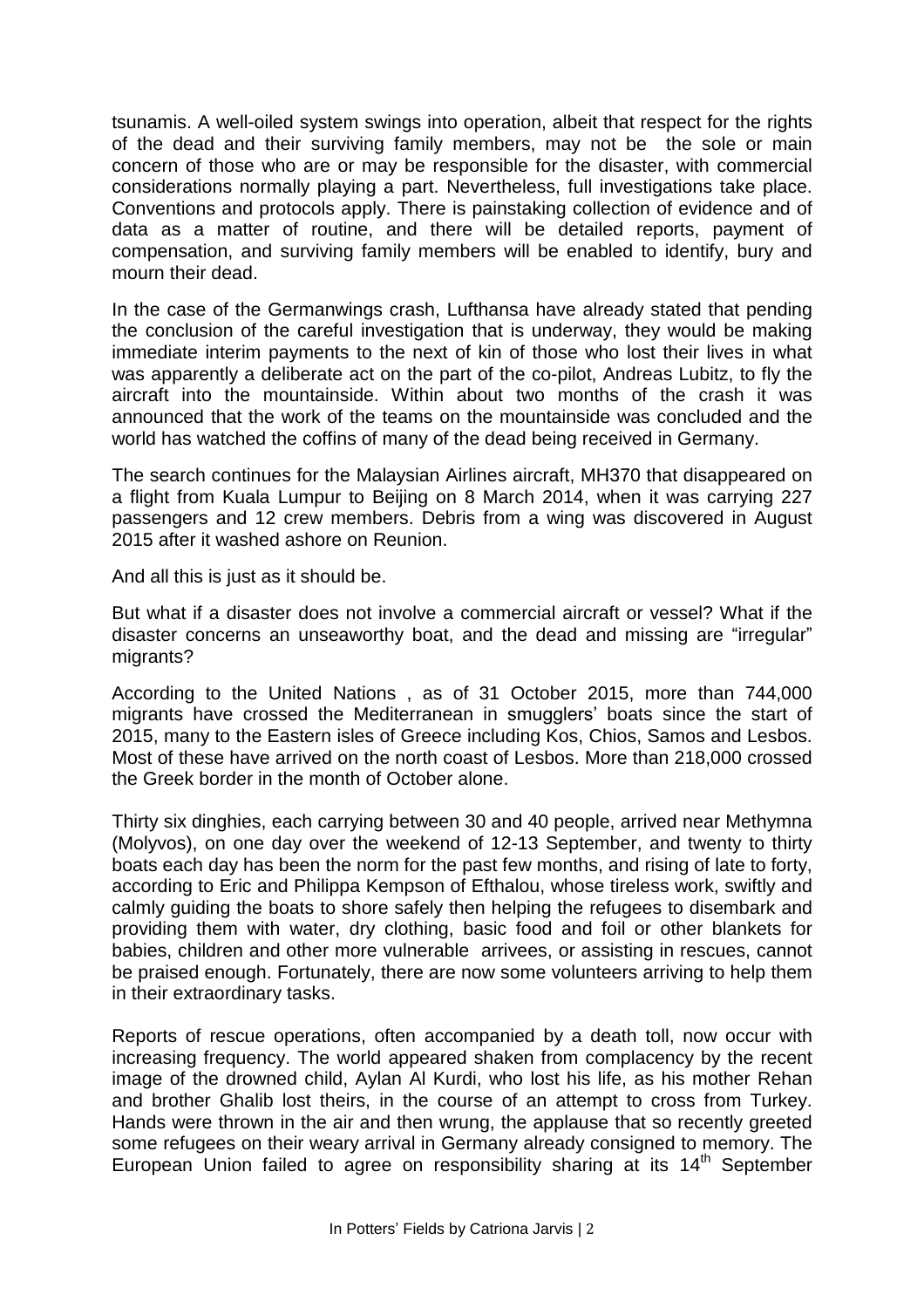meeting. The focus looks to be on the protection of borders rather than of refugees. It has also failed, without apparent reason, to implement the Directive for Temporary Protection (CD2001/55/EC) of 20 July 2001. This was the concrete response of the European Union to the need for special procedures that was demonstrated by the mass influx of displaced persons following the conflicts in the former Yugoslavia, Kosovo and elsewhere. Its provisions are based on solidarity between European Union States.

Due to the worsening weather conditions with the onset of winter, the seas have become rougher. As a result the bodies of 19 people were recovered from the Aegean in three separate incidents on Sunday 1 November alone. More than 70 people, many of them children, died during the past week when the flimsy boats carrying them across the sea capsized. There is no room in the cemeteries of Lesbos $5$ .

Those in these tiny craft often face additional peril at the hands of the smugglers and their networks as men may descend upon them, injure them, steal such belongings as they may have managed to bring, or toss them into the sea. If the boat is a dinghy, the engine is likely to be seized to sell for re-use, usually after the dinghy has landed, although there are allegations that this has also happened at sea.

From the high hills behind the coast of northern Lesbos, numbers of eyes, not all benevolent, are glued to telescopes and binoculars trained upon the stretch of water, said to be six and a half kilometres at its narrowest point, and the Turkish coast that lies beyond. Corresponding sets of eyes return their gaze from the Turkish mainland.

Italian website Fortress Europe<sup>6</sup> estimates that since 1988 at least 21,439 people have died in the attempt to travel from places such as Libya, Tunisia and Turkey, to Malta, the Canaries, Spain, Italy and Greece. The International Organisation for Migration ('IOM'), states that in the first ten months of 2015 more than 3329 people have died in the course of crossing the Mediterranean, at least 435 of whom have died on the Eastern Mediterranean route since 6th October. But we do not know the real numbers. Suffice it to say that given the nature of frontier deaths, precise figures cannot be gleaned and it is likely that the true figures, both of those who migrate irregularly, and those who die in the course of that journey, are somewhat higher.

Some die in the desert en route for a port or other coastal point of departure, in unknown places, claimed by the heat and dust.

Between 1996 and 2013 at least 1790 migrants died attempting to cross the Sahara. While many drown in the Mediterranean having left the shore in unseaworthy, overcrowded vessels, usually piloted by one of the migrants after the most basic of instruction from a smuggler; others succumb to the Evros river that runs between Greece and Turkey, despite the seeming ease of crossing<sup>8</sup>.

 $\overline{a}$ 

<sup>&</sup>lt;sup>5</sup> Greek Reporter, 3 November 2015

<sup>&</sup>lt;sup>6</sup> http://fortresseurope.blogspot.co.uk/p/la-fortezza.html<br><sup>7</sup> Estel Journove Tracking Lives Lost during Migretian

Fatal Journeys-Tracking Lives Lost during Migration, IOM, 2014

 $8$  Evros is the natural border between Greece and Turkey and one of the biggest rivers of the Balkan peninsula. It flows into the Thracian sea, near Alexandroupolis where it forms a vast and multiform Delta.It was named after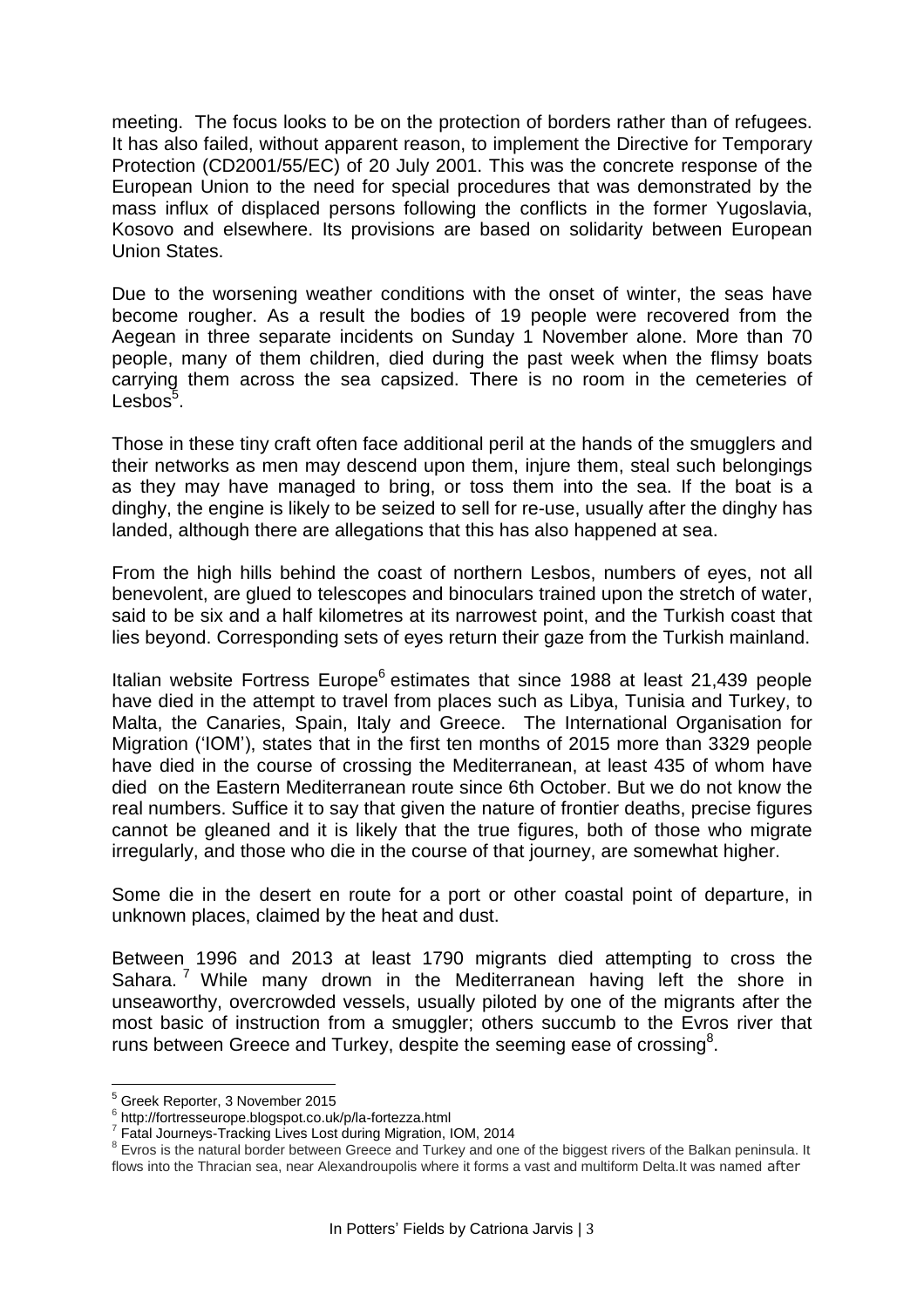Movement across the water has been commonplace since Greece all but sealed its land border with Turkey in 2012 and arrivals are being registered in the more southerly Aegean islands such as Kos and others in the Dodecanese.<sup>9</sup>

Of course, numbers also die traversing other borders elsewhere in the world such as the Rohingya refugees who have fled Myanmar (Burma) and are seeking safety in Malaysia or Thailand, as well as those moving between the Horn of Africa and the Yemen, and those from Latin America attempting to cross into the United States of America. What is said here is as relevant to them as it is to the migrants whose aim is or was to reach safety in Europe.

The decision to cease funding the Mare Nostrum initiative, was taken mainly, it would seem, because governments, and the United Kingdom ('UK') in particular, regarded the provision of such search and rescue as a 'pull factor' that would only encourage more migrants to undertake dangerous voyages, a reason that has been exposed as erroneous in the most appalling way. A new operation has since been set up with the UK sending HMS Bulwark to participate in search and rescue operations, but with the proviso that none of the survivors was to be permitted to set foot in the UK. (HMS Enterprise replaced HMS Bulwark in July, charged only with intelligence gathering. However, it did participate in a rescue effort on 22 August off the coast of Libya. It was joined by HMS Richmond by 26 October). Nor will the UK receive any of the survivors for settlement, whether as refugees or otherwise. No responsibility sharing here then.

In July 2014, the Italian government established a commission to identify those who drowned in two shipwrecks off Lampedusa in October 2013, whose bodies were found but whose names are still unknown. Some 150 survived when a boat carrying more than 500 refugees sank. The commission will interview relatives and try to establish identity through photographs, documents, personal possessions and DNA testing.

Since October 2013 many more lives have been lost, including off Malta, from where, on 23 April 2015 our television screens and other media showed us rows of coffins, each with a number rather than a name. This event was acknowledgement of the dead as human beings who were entitled to respect and a dignity that included the public ritual of a funeral. But it took place soon after the twenty-four bodies were recovered. Twenty-eight people survived while more than eight hundred perished. None of the dead appeared to have been identified. We do not know what efforts had been made to identify those who died, to ensure the keeping of evidence that could be linked to the deceased in future, or to make contact with family and loved ones back home so that they might attend the funeral or recover their loved ones, not least since the media reports were silent on it.

If facilities for the living are lacking, the more so is there an absence of provision for those who are dead on arrival, those whose bodies, often almost unrecognizable, wash ashore on pine scented sunlit beaches, or are plucked from the seas by the

 $\overline{a}$ 

Evros, son of Kassandros, king of Thrace. According to Virgil, that is where the Bacchae threw Orpheus' head after tearing him to death.

<sup>&</sup>lt;sup>9</sup> Migrant Crisis Spreads to Greek Isles, Apostolis Fotiadis, IRIN, 19 May 2015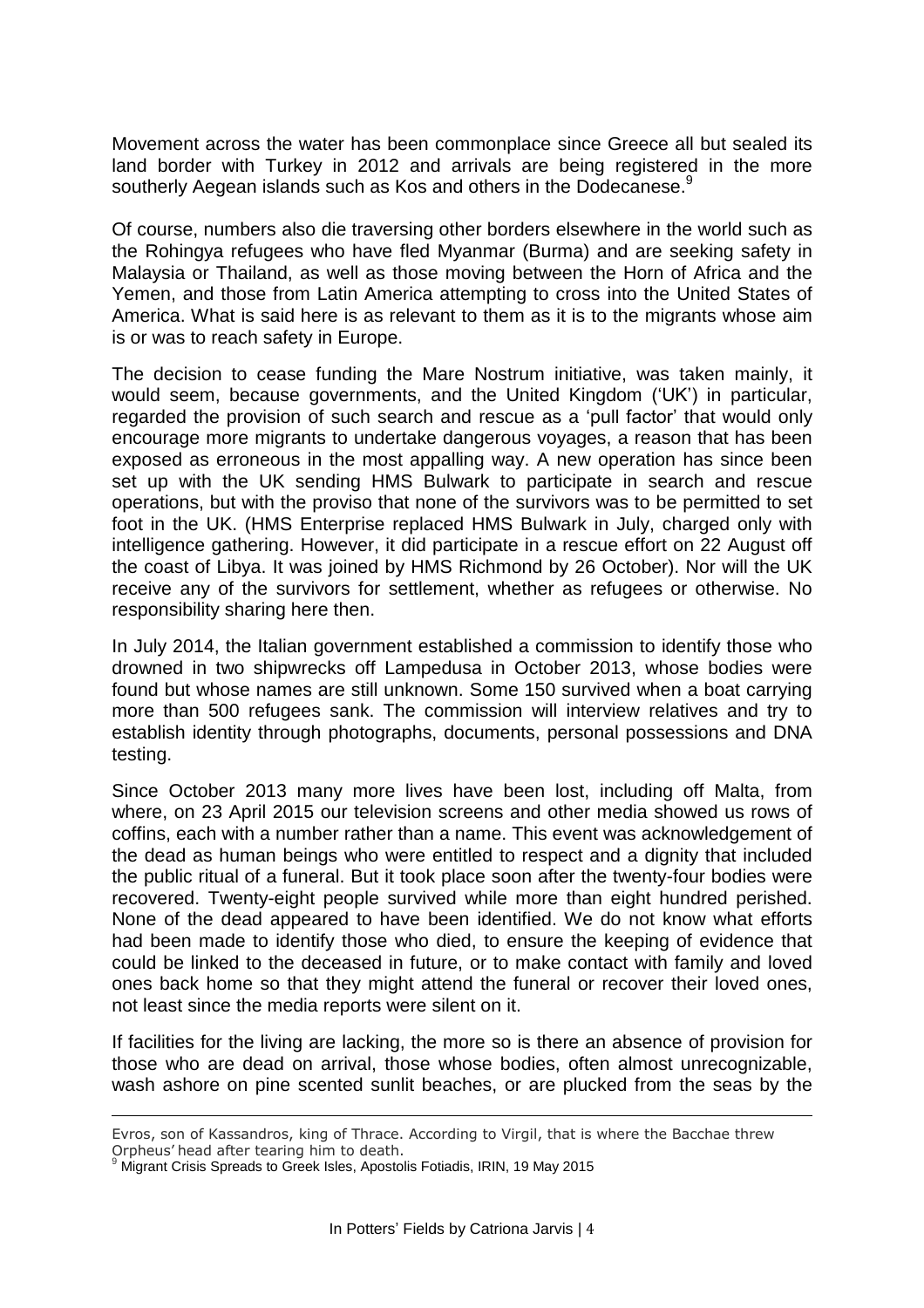coastguard. The first few days after a death are critical and it is unusual for the sea to give up its dead after more than a month has passed, by which time identification of the deceased will already have become extremely difficult if not impossible. There is no uniform practice and procedure that is followed in relation to the treatment of the dead, whether in Greece, in Europe or across the world in general. And there is certainly no such practice and procedure in relation to the treatment of surviving family members, whether they be in their countries of origin, in the country where the family member has died, or elsewhere.<sup>10</sup>

At the end of September 2014 two friends were in touch with me to ask for help. A few weeks earlier, with other family members, they had been on their annual Greek holiday to the island of Ikaria. Early one evening, at a beachside taverna as they were taking their usual ouzo, they noticed something being carried toward the shore on the incoming tide. Locals began to move to the waterline and attempted to deflect my friends when they joined them. The something was a body, a male body. A young man who had probably had not been in the water too long. Likely he was from Eritrea or Syria. They were told not to worry, advised to go back to the taverna for their meal. The coastguard had been called.

Feeling there was nothing useful they could contribute, return they did. The body was soon removed. Life went on. The holiday continued. But my friends had been deeply shocked and were unable to dismiss the young man and his untimely death from their minds. Who was he? How, when and where had he died? Where was he from? Was he alone? These and many other questions went round and round in their minds. Although not religious, one day they decided to carry lighted candles to the beach and to spend time there in contemplation of him, his life and death, of his family and loved ones, to mark his passing with respect. One friend wrote a poem in his memory. Here is the last stanza:

"…Shockingly unexpected, I am jolted from my quiet privilege

The horror of our differing fortunes

All resting on our birthplace

We receive you here

Strangers who never heard your story

Never shook your hand.

But the powerful statement made by

Your desperate demise

Will remain with me

<sup>&</sup>lt;u>nesseed to concernal</u><br><sup>10</sup> See , e.g. Stefanie Grant, Recording and Identifying European Frontier Deaths, European Journal of Migration law 13 (2011) 'Migrant frontier deaths and violations of migrants' rights have tended to be seen as a 'tragic by-product' and as 'unintended side effects', of state action to control national borders, prevent irregular migration, and combat international crime. Too little attention has been given to the migrants themselves, to their protection, or to developing rights-based policies to prevent these deaths. Perhaps as a result, the issue has been seen largely in isolation from other situations involving significant loss of life, whether as a result of serious human rights violations, in humanitarian disasters, or in situations of conflict.'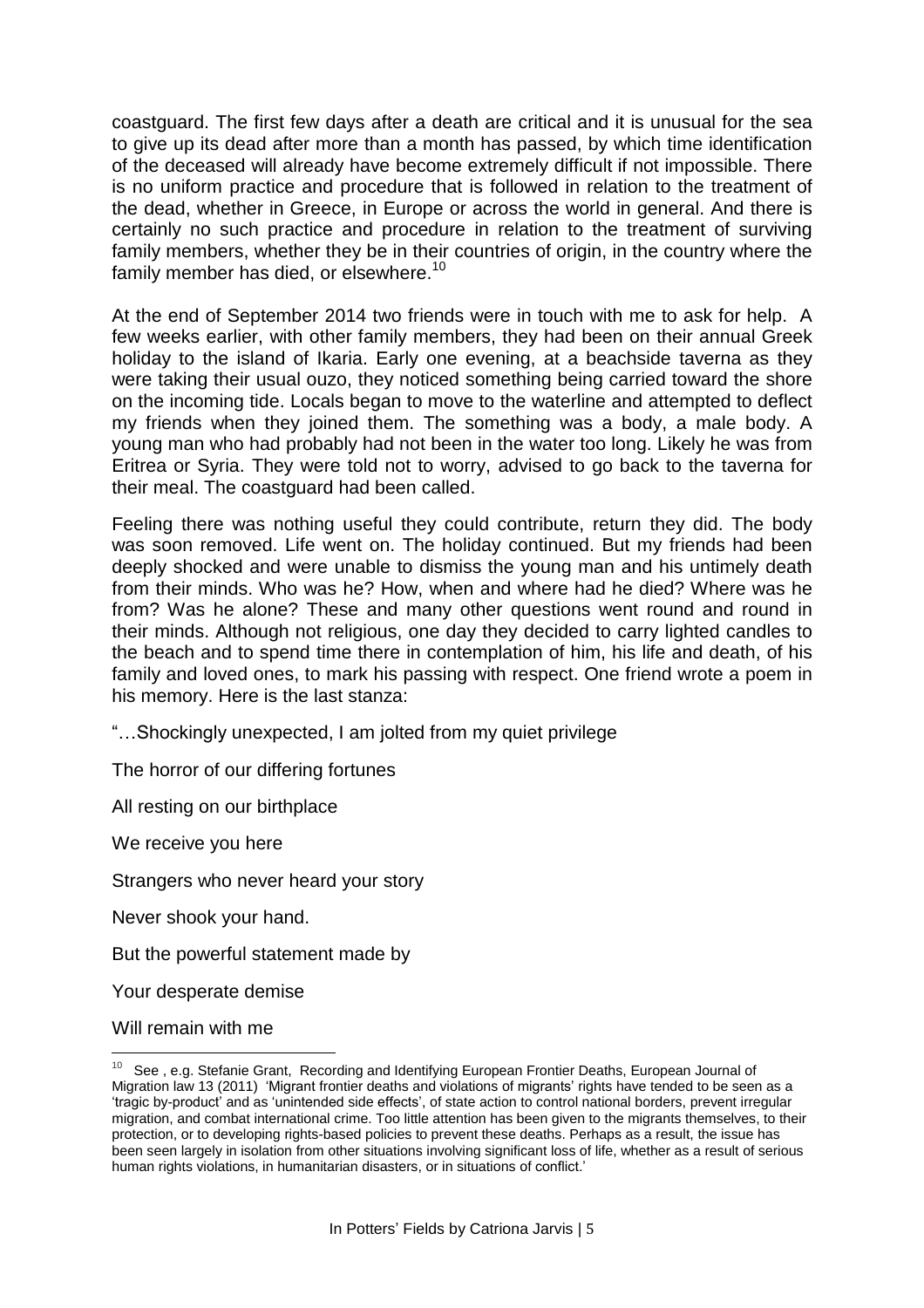Triggering reminders

Pricking at my complacency

Like small electric shocks

Released when I observe

The strength and relentlessness of the sea

Or the cracking open of a pistachio

Or any mention of a refugee."

 $\overline{a}$ 

What could be done, my friends asked, to try to find out what had happened to the body, to try to find out who he was and to somehow let his family know what had happened and where their son, brother, uncle, perhaps also husband or father, now was?

Through Iosif Kovras, a Greek academic currently at Queen's University Belfast, and author of, amongst other publications, *Addressing Migrant Bodies on Europe's Southern Frontier*<sup>11</sup> I was able to make contact with Efi Latsoudi, a Greek woman living on Lesbos who, with others, dedicates her time to supporting migrants who arrive on the island. This includes work as a volunteer at an unofficial reception centre and shelter for 80 of the most vulnerable migrants at PIKPA (a former holiday centre for children) which is run by members of the local network "the Village of All Together". It is currently overcrowded, housing some 120 refugees. She also helps to ensure identification of those who have lost their lives; to enable families to reclaim their dead, and to ensure decent burial. All the while she presses the authorities to respect the rights of the migrants, of the dead and of their families. Her work is almost too thankless, but she carries on with her tasks, raging from time to time against the lack of funds; the failure by the authorities to take responsibility; the inconsistency in behaviour of the authorities, locals and NGO's; the stonewalling, the threats to close the PIKPA centre.

The systems in Greece are such that it is already theoretically possible for there to be a good chain of communication between, for example, the coastguard; the coroner; the hospital; the mortuary; the district attorney, the police; the International and National Committees of the Red Cross and the Representative of the United Nations High Commissioner for Refugees, as well as other NGO's, and of course with the family and loved ones of the deceased. That is the theory. How often the system works properly is difficult to know. Certainly it works better for those who have the advocacy of people like Efi and advice and representation of a lawyer.

With Efi's help to press home my enquiries and after I had spoken on the telephone with a forensic pathologist from the International Committee of the Red Cross ('ICRC'), it was ascertained that the young man was a Syrian national aged 22 years. He had had his passport with him together with some photographs that had been in a 'banana bag' tied round his waist. His body had been moved to the island

<sup>&</sup>lt;sup>11</sup> Addressing Migrant Bodies on Europe's Southern Frontier: An agenda for research and practice, Simon Robins, Iosif Kovra, and Anna Vallianatou, June 2014, Queen's University Belfast and York University, Centre for Applied Human Rights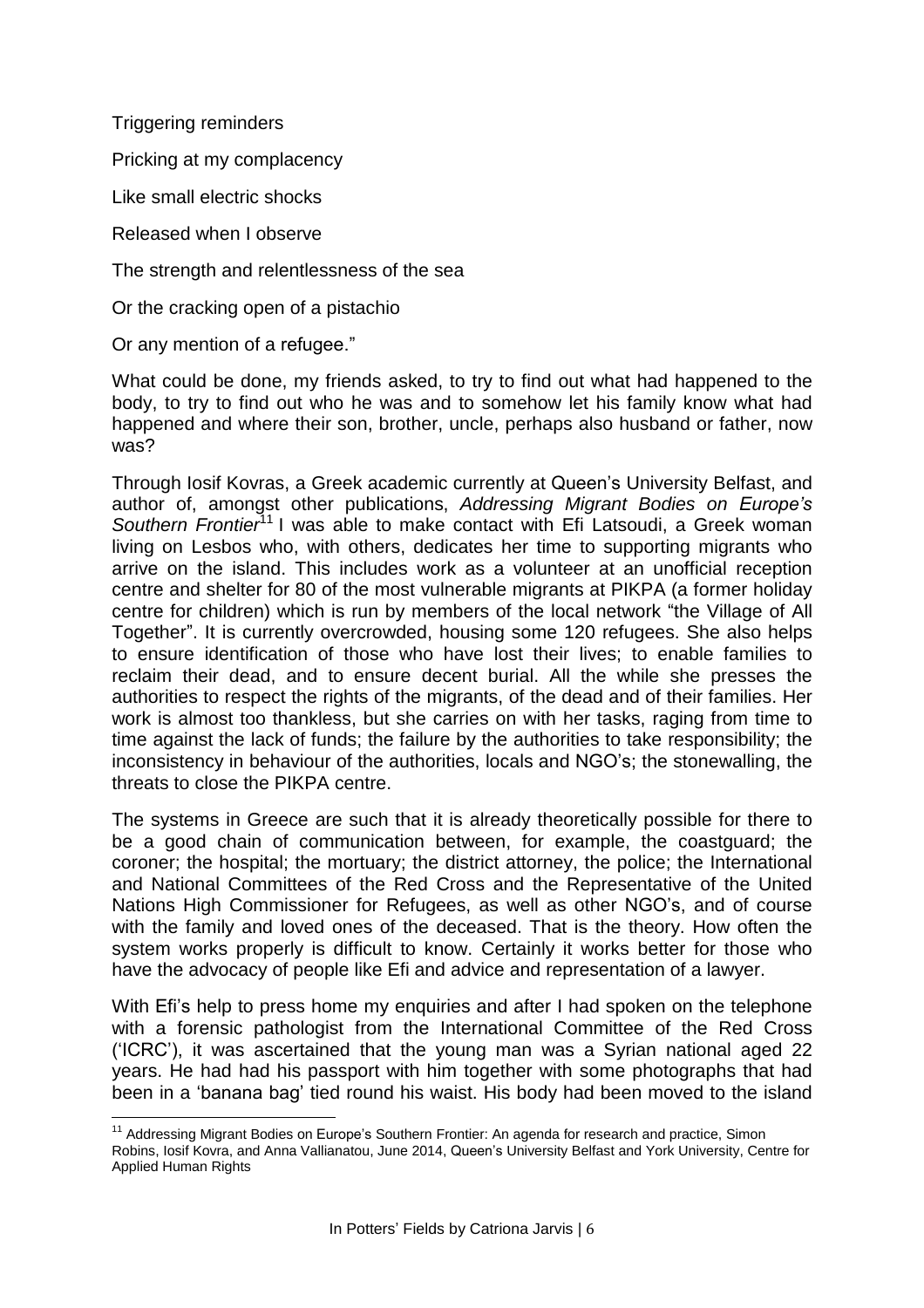of Syros and was in the hospital mortuary there. It was not clear why he had been moved from Ikaria. Was Syros the island with responsibility in these situations? Or was it just that there was no coroner on Ikaria? Had a post mortem examination been carried out? Had DNA samples been taken, preserved and identified in a traceable record? The man from the ICRC assured me that DNA samples had been taken and preserved. In any event, Syros could not keep the body indefinitely. Either he would be buried there shortly, courtesy of the municipality – there are very few functioning refrigerated boxes in the country - or, if there was no room in the cemetery, his body would be transferred to Athens where there is a cemetery for foreigners.

Would he be buried in a named grave? I wanted to know. Why could the ICRC not issue notice that the body of this young man had been retrieved from the sea on that September day so that his family would know where he was and be able to claim his body, or at least know where his grave was to be found? No, the ICRC and the national Red Cross do not issue such notices. They only respond with information when someone who has proved that they are related as claimed has first made contact with them. They are reactive only.

I wondered what thoughts he might have about improving the system – the practice and procedure, providing more and better support for the migrants and their families. Although we were speaking by telephone, I could see his eyebrows and shoulders raising in unison as he said that of course this would be good - appropriate and proper - but Greece had no funds for such things, their resources were stretched and existing organisations were already facing real challenges. And the Greek people might take it rather hard if more money were to be spent on dead migrants and their families when they themselves had not enough to live on.

I recalled Nikos, a taxi driver in Kardamyli, in the summer of 2013 and his recounting the story of a family from Athens. The parents had come to the extraordinarily painful decision that they would have to place their daughter into the care of the local authority as they simply could no longer afford to keep her. The child's response: Mummy, Daddy, please don't send me away. I promise never to be hungry.

I replied that it was fully understood that the situation was complex. Of course I had shared responsibility in mind, not that Greece would be expected to pay for everything. Funds would have to come from the European Union. Again, I could see the shrug on the other end of the line.

It seemed we had reached an impasse and that we may lose track of the body altogether. By now it was November 23rd and Efi's work on the case was interrupted by another shipwreck on Lesbos. Four Syrian nationals were missing, among them a little girl about two and a half years old. The rescue operation was underway but there was not much hope. It is very easy to die in the Aegean she said. That is how it is.

After many attempts, Efi finally managed to speak to the local authority on Syros and our luck changed as completely by chance she discovered a friend working in the Environmental Section of the Municipality, with responsibility for the cemetery and for all funerals.

Efi was assured that no funeral of a refugee had taken place lately. Also, she was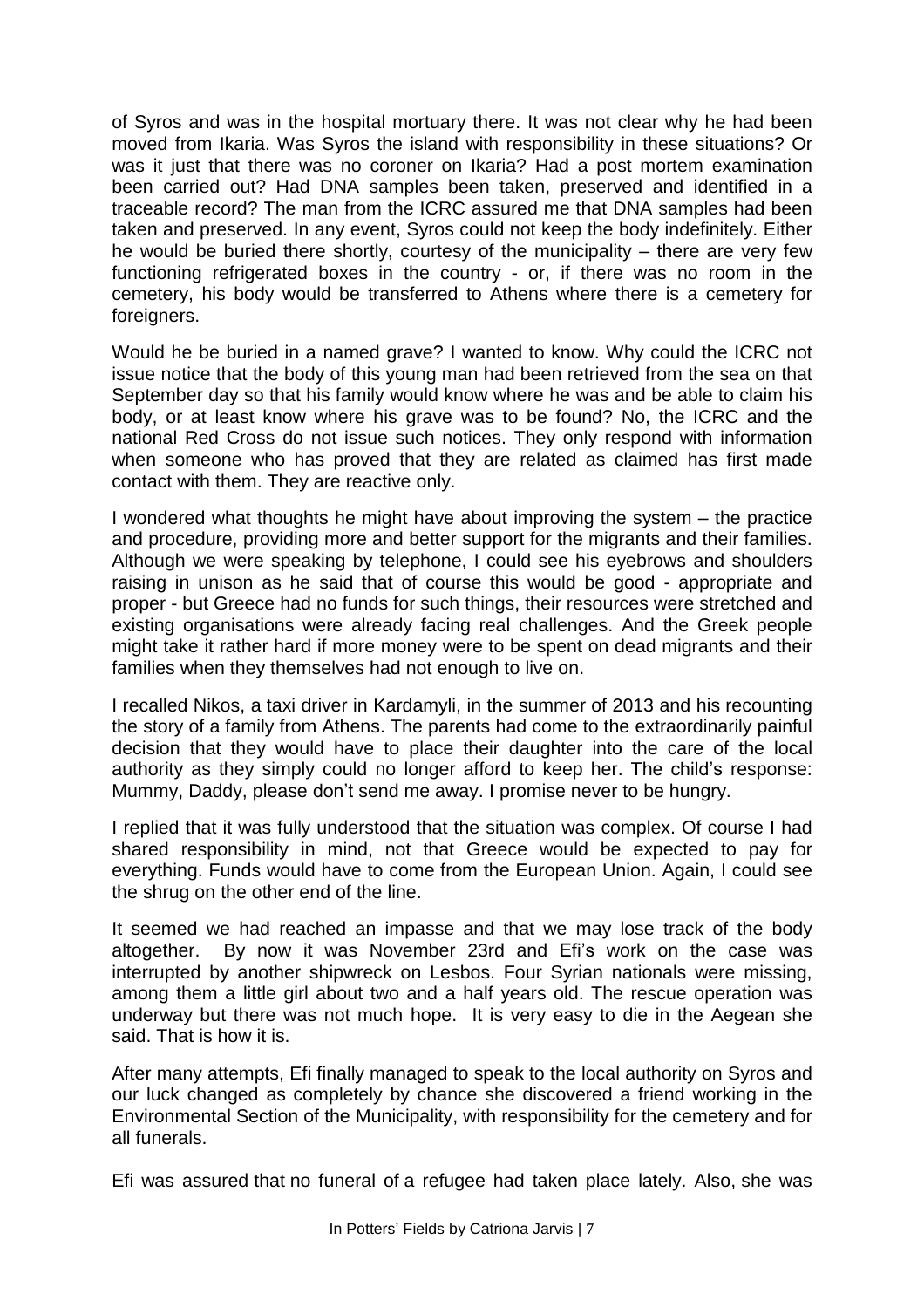informed that bodies that were unidentified or unclaimed were sent to Syros Aegean coroner service and kept there in the refrigerator of the hospital for about three months as the coroner would wait for somebody to ask for the body.

There would not appear to be any hard and fast rule about the period of time for which the body would be kept, but obviously it could only be retained in the morgue while there was space.

On Syros, at any rate, we learned, the municipality would provide a decent funeral with a name or a number on the grave. It was unclear what links were made and kept between a grave name or number and any data as to the identity of the deceased, including DNA, and, in this case, at least his passport, the photographs, clothing and dental data.

Some graveyards where migrant bodies are buried are in obscure places far from towns: unmarked places with unmarked graves.

On Syros, at any rate, three years after the burial the bones are removed and discarded. It seems this is the general practice across Greece. Whilst a body would have to be transported to Bulgaria for cremation, at considerable expense, as there are no facilities for this in Greece; it may be disinterred, boiled and rendered three years after burial. It follows that any family or loved one searching for someone would not be able to find them after that time. Efi and I agreed that there was a need to change the practice and procedure so that the bones - or at least one sample bone from each body- were held in an ossuary or other suitable place, enabling there to be a much longer-term link between the remains and the data held in the local records. In this way, even the next generation of the family would have a chance of finding their relative.

Efi's friend had contacted the hospital and now knew that the plan was for the young man's funeral to take place in early December. The friend had asked them to please postpone it and to contact Efi so that there could be a little more time in which to try to find the family.

Everyone we had contacted so far was aware that myself and my friends from the UK wanted to see this young man's family informed of what had happened to him and to have the opportunity to claim his body if at all possible. The coroner made contact with Efi, agreeing to postpone the funeral until about  $20<sup>th</sup>$  or  $22<sup>nd</sup>$  December and to ask the coastguard to provide identity details. It would be difficult to keep the body for longer than that.

Efi thought she might be able to travel to Syros with some people from the Muslim community to help ensure an appropriate funeral if that was what transpired. The authorities on Syros would not provide a Muslim funeral and there was no Muslim graveyard.

Efi was worried that her standing as a volunteer worker in a support network of NGO's might not suffice, but the coastguard was willing in the circumstances, after being contacted by the coroner, to provide some information. It transpired that the head coastguard on Ikaria had himself made efforts to find the family. He had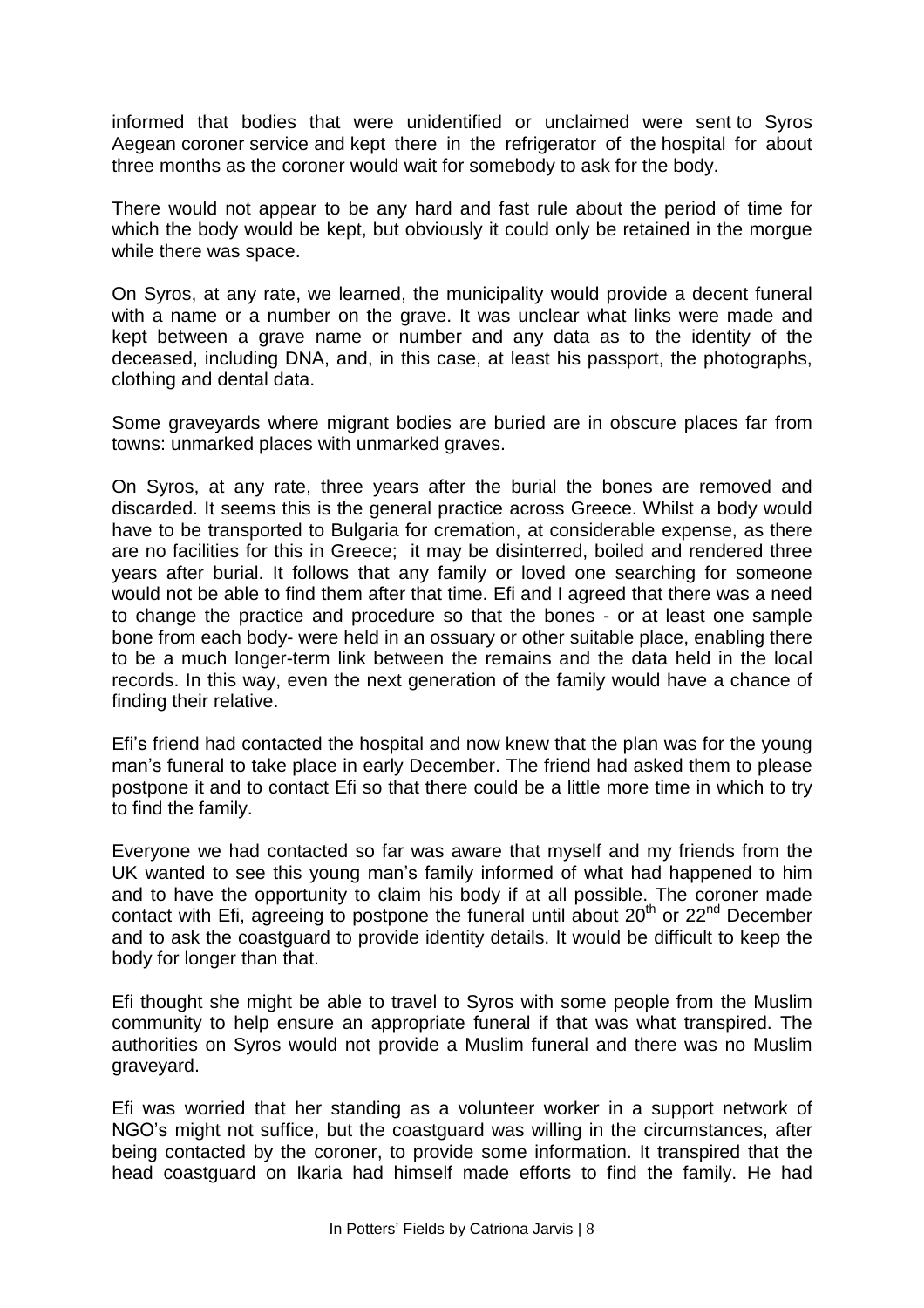contacted the Syrian Embassy in Bulgaria – the nearest to Greece, and had tried the internet, to no avail. It would be nice to think that our progress was unrelated to the fact of my involvement in the case and the interest of others from outside Greece.

Suddenly, we had the personal identity of the young man and copies of some photographs. Between us we entered his details on the site Refugees Reunited and on Facebook. The entry on the latter brought an almost instant result and it was possible to consider Facebook in a new and rather more positive light than before. Two people got in touch who turned out to be his brothers. They were also Syrian nationals. With the help of those who could translate and interpret between Arabic and other languages, it was possible to explain the situation. One brother travelled to Turkey from where their youngest sibling had set off that mid-September night. The family immediately wanted to travel to Greece to recover his body. But refugees and asylum seekers cannot easily obtain visas to travel in such a situation. It would be extremely expensive to take the body to Turkey and either remain there or try to go back to Syria, even if they managed to obtain permission to transport the body and visas for themselves. In fact they did not have formal refugee status, or any status in Turkey, making things even more impossible. There is an urgent need for a new visa regime to allow for not only humanitarian visas for those fleeing serious harm, but also visas to permit lawful movement of bereaved family members and procedures for repatriation of bodies in such situations. The wider question of lawful cross-border movement must be left for discussion elsewhere.

After communication with the Red Cross, two relatives of the young man managed to travel to Syros in mid-December. They identified the body as that of their brother. Having accepted that it was not possible to take him to Turkey, it was agreed that his body be transferred to Athens and thence to Komotini in northern Greece where the country's only Muslim cemetery is to be found. There he has been laid to rest in a marked grave after an appropriate funeral ceremony attended by family members. His burial place is known. It can be visited by his loved- ones. One day, perhaps, when the times in Syria are different, it may even be possible for his body to be exhumed and taken home.

Of course, there are many different experiences. Some relatives whose family members were missing after their vessel went down, or who were on a vessel that travelled more recently, reported an obstructive and unhelpful response from the authorities and being sent from pillar to post between the police and the coastguard, even where one relative spoke fluent Greek so it could not be said to be a case of misunderstanding. Another obstacle to finding the missing is that on arrival survivors are often if not always held in detention in a camp or otherwise restricted in movement.

Greek law does provide, through Presidential Decree, that the police must apply best efforts to search for and find any person reported missing, in cooperation with all police authorities across Greece, and where unsuccessful in any case, must make a formal declaration to the Deputy Directorate for Criminal Investigation. This provision applies to all persons of any nationality no matter their immigration status.

There is also a provision in the Greek Civil Code for judicial recognition of absence, but only following lengthy judicial and administrative procedures. However, it applies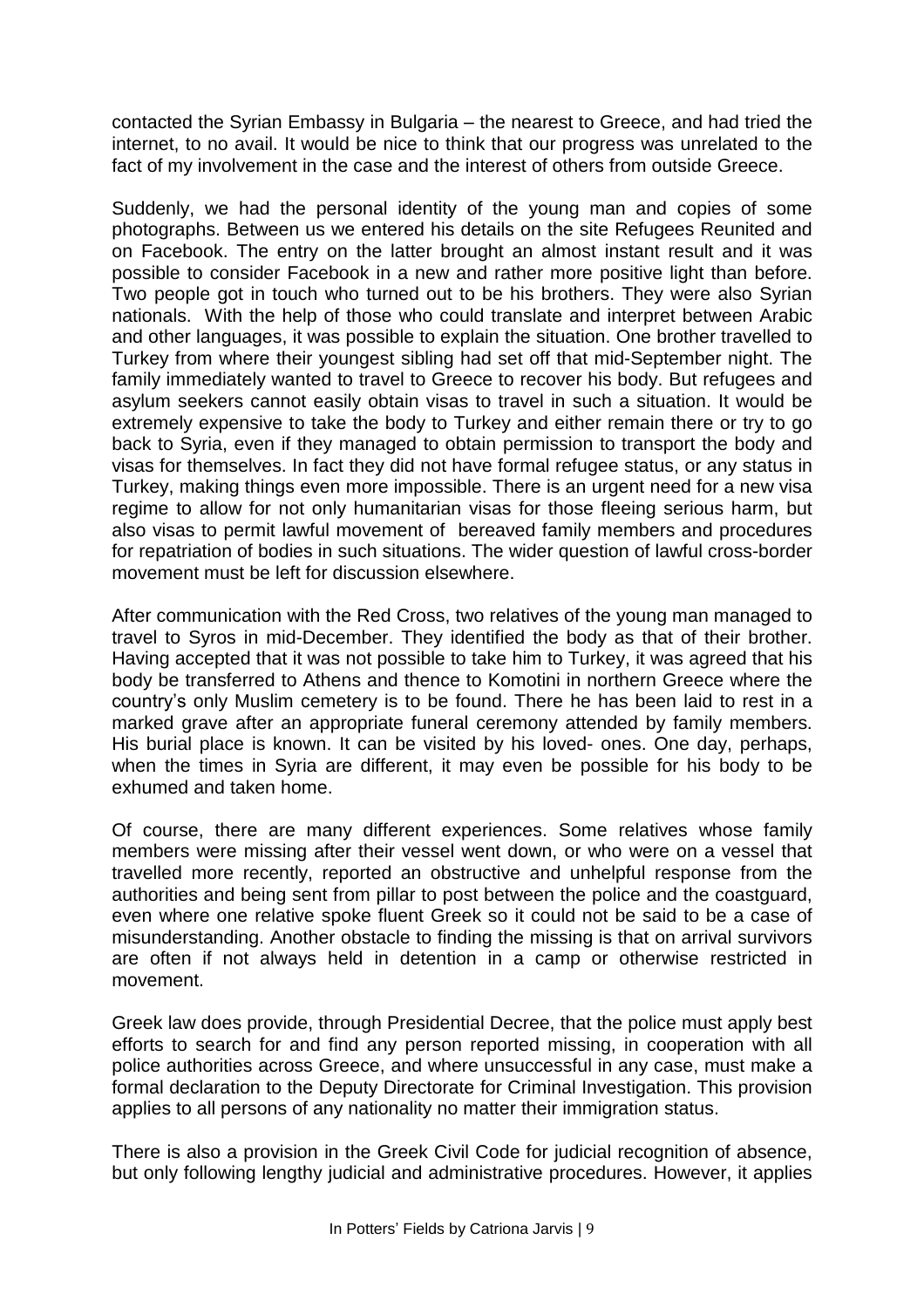only to Greek nationals and those of another nationality provided that they had been living in Greece or had real property in Greece. It follows that migrants who go missing while trying to cross the Greek border do not fall under this legal framework.

So, returning to the group of Syrians mentioned by Efi, who were missing after their boat went down, it can be seen that their family members who were searching for them would not be able to rely on that law in order to obtain any legal declaration that they were missing, or missing presumed dead. This situation, which may well be duplicated in many other countries, creates great difficulties for surviving family members who need to somehow continue living their lives, including problems in any situation where authorities ask for proof of death before accepting that a survivor is entitled to inherit any property, to a welfare benefit or even to re-marry. And it is inevitably difficult for grief to run its course.

Some survivors report that only when there was local support and a lawyer did things begin to move forward. It seems that the police do not actively search for any person reported missing in any event, so that a declaration would only be of use should a body be recovered or a missing person re-appear.

There are also reports of boats being pushed back when they have all but reached the shore and of ill-treatment of migrants. There was an allegation of a pushback by the coastguard, in the early hours of 20 January 2014, of a boat they were said to be towing that was carrying 27 refugees, when it was just off the coast of the island of Farmakonisi, that caused the deaths of 11 of the 27 Afghani and Syrians who were on board. The allegations were denied by the coastguard in the course of an initial investigation by the Piraeus Marine Court, which made a preliminary finding that the allegations were manifestly ill-founded. This decision apparently sufficed to justify closure of the case in all Greek jurisdictions.

The Group of Lawyers for the Rights of Migrants and Refugees of Greece reports in its blog:

*"In particular, the prosecutor accepted as a 'given' the following:*

*- in general, no pushbacks take place*

*- the Greek Coast Guard staff were ordered by their superiors to transfer the victims safe to Greek land.*

The Prosecutor refers to the order issued by the Directorate for the Protection of the Sea Borders which dealt with the case from the moment of interception until the final sinking of the boat. It must be pointed out however, that the mandate of this Directorate concerns only the "protection of the national sea borders and the deterrence of illegal migration". It does not include rescue at sea, which is managed by the Joint Center for the Coordination of Research and Rescue (EKSED). "

Vital questions are raised as to the role of the coastguard in what is an increasingly common situation for such officials, and as to the apparent conflict between protection of borders and deterrence of "illegal"migration on the one hand and the duty to preserve life on the other, whether a vessel be in national or international waters at the time.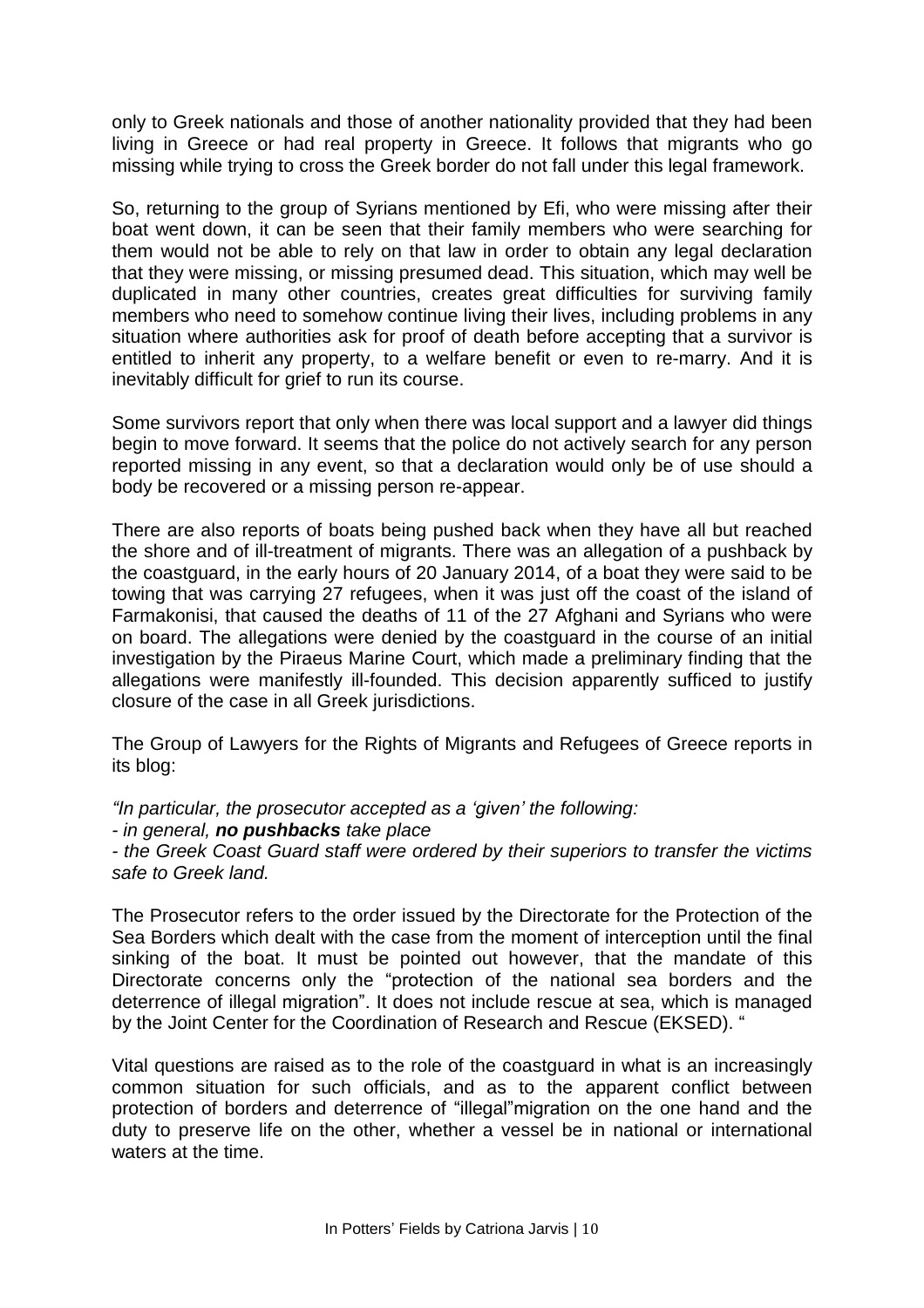Where states fail to take all reasonable steps to safeguard and identify the dead so as to enable surviving family to recover, lay to rest and mourn their loved ones, potential breaches of the right to freedom from cruel inhuman and degrading treatment arise, as well as failure to respect the right to family life and to physical and moral integrity, of those left behind.<sup>12</sup>

Also of key importance to family is the prompt issue of a death certificate to enable inheritance rights to be established and, in the case of a spouse, to enable remarriage to take place, so it may be necessary to re-visit the law on presumption of death where such law exists, or to create it where it does not.

At the beginning of June 2015, the Migration Policy Institute ('MPI') Europe, a Brussels-based think tank, published a report<sup>13</sup>: *Before the Boat: Understanding the Migrant Journey.* Part of their research was based on interviews with 120 migrants and potential migrants in Europe, the Middle East and North Africa. The policy makers in Europe are taking too simplistic an approach arising from too superficial an understanding of what it is that is driving the current unprecedented influx, the researchers say.

Policy makers erroneously believe that migrants embark on perilous journeys because they don't understand the risks<sup>14</sup>. However, research has consistently found that migrants are usually well-informed about the dangers of a particular route, but view the benefits of reaching their destination as worth the risks. The MPI report also notes that people in general are not very good at calculating risk and migrants have the same tendency as the rest of us to underestimate immediate dangers when focused on realizing a longer- term goal. Those fleeing serious harm in their country of origin often experience severe hardship in the places where they initially seek refuge, for example, Lebanon, Egypt, Jordan and Turkey. Remaining in those countries may feel more dangerous than the short- term risk involved in reaching a place of safety in Europe, (in particular since UNHCR and the World Food Bank have declared that they can no longer care appropriately for those in the refugee camps). Information campaigns such as those mounted by the IOM with funding from the EU are often viewed as 'biased propaganda' and probably have limited impact.

Another key element of the new European Union ('EU') Agenda on Migration is 'working in partnership with third countries to tackle migration upstream.' This includes help with strengthening borders, cracking down on smuggling networks and implementing re-admission agreements that allow the EU to return irregular migrants to countries such as Turkey and Tunisia. But the MPI report warns that source and transit countries have limited interest or capacity to deal with irregular migration, practical implementation of co-operation agreements has been slow and the political importance of stopping irregular migrants from arriving in the EU is not shared.

 $\overline{a}$  $12$  The right of burial and the dignity of the dead are concepts long held dear, not least since ancient Greece. See, e.g. Antigone, Sophocles.

<sup>.&</sup>lt;br>MPI, May 2015, Jacob Townsend and Christel Oomen.

<sup>14</sup> See IRIN News: Five False Assumptions Assumptions Driving EU Migration Policy, Kirsty Siegfried, 2 June 2015.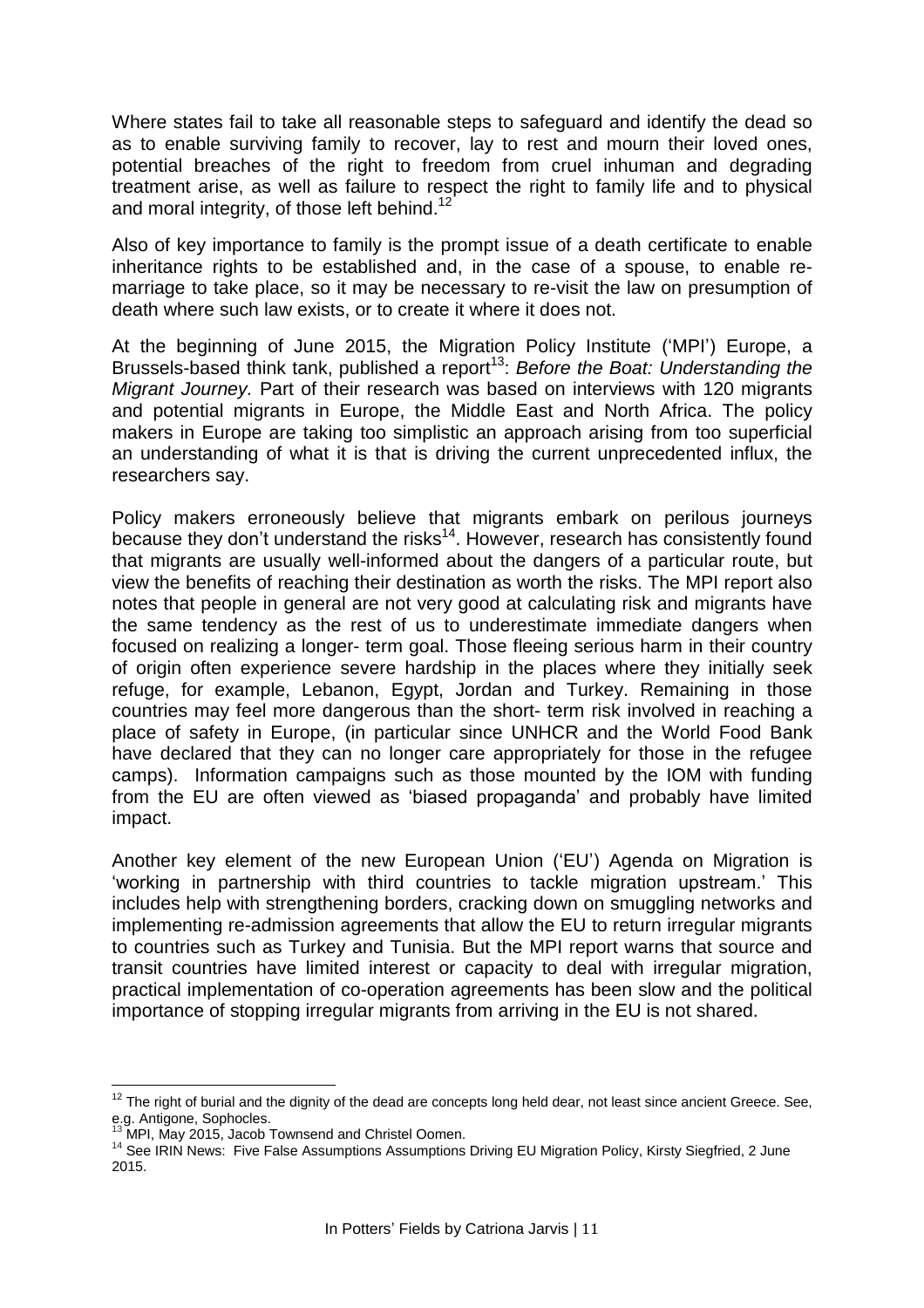On 12 May 2015 The Deaths at the Borders Database for the Southern European Union was launched by Prof. dr. Thomas Spijkerboer and Tamara Last, VU University, Amsterdam, following research. It is said that the database can be used for evidence-based policy making and to assist in the identification of deceased migrants. A European Migrant Death Observatory as part of the Council of Europe is proposed. Spijkerboer suggests that "the increasing number of deaths may be in part an unintended side-effect of European policies. The [observatory] can collect data on migrant deaths and evaluate the impact of policies, leading to evidence-based policy making."

As has been said, many dead migrants are not identified (less than half according to Spijkerboer and Last). "Local authorities along the EU external borders are left to their own devices to deal with those who die during the crossing, without national or European assistance or supervision. Identification of deceased migrants is crucial for the dignity of the person concerned, and for surviving relatives" says Last.

As Stefanie Grant has recently put it:

*"At the present time, no state is responsible for systematically monitoring the number of migrant deaths. But the IOM has moved into the empty space and is systematically recording and publishing numbers of deaths. With one or two exceptions, (the US and to an extent Italy), states/governments still either don't collect or don't publish numbers. In many countries there are no rules or requirements for states to investigate and record the identity of those who die at their borders, or to preserve personal possessions, and make information available to relatives. There are often no common practices for correlating information which is collected, either nationally or between different states. Although the technical skills needed for identification exist, including DNA testing, there is not yet an international framework which lays down what information should be collected, and how it should be shared."*

*In the absence of such an international framework, many bodies are buried anonymously in unmarked graves; families cannot find out if the body of a relative has been found, and if so where he or she is buried. When Eritrean survivors and the relatives of those who died at Lampedusa met the Pope on 1 October 2014, they spoke about their wish to know the place of burial; one man said, 'we don't know where to go to cry', or under what [cemetery] number an individual has been buried. The Eritreans gave the Pope a sculpture of a bottle adrift at sea; instead of a message, it contained a mother, father and child.*' 15

On Hart Island, nearby New York has its own potter's field where the remains of 850,000 people rest in pine boxes in a grid of covered trenches. They are the unidentified or unclaimed dead, whether citizen or migrant, who have been found around the city, often with little hope of their loved ones ever knowing their fate.<sup>16</sup> But with advances in DNA technology and anthropology, and with federal funding, the city's medical examiner has exhumed dozens of the bodies, several decades old, in a new push to identify the dead. This is how Ben Maurer's family finally learned

 $\overline{a}$ <sup>15</sup> Informal Briefing Note, 2014, amended 2015

<sup>16</sup> Huffington Post 2012.